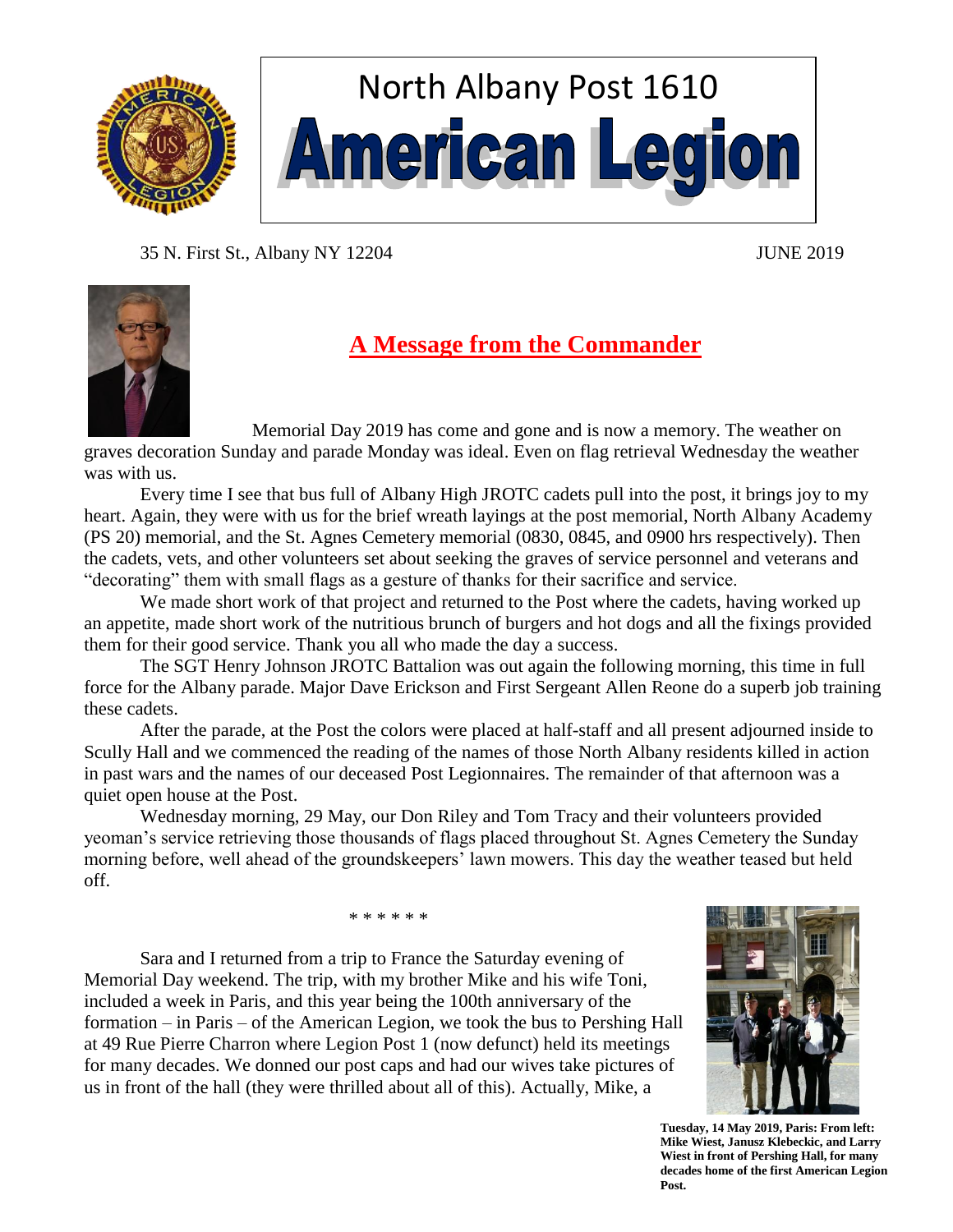member of Towson (MD) Post 22, didn't have a cap so I borrowed our adjutant Ellis' for the occasion.

Watching all of these goings on was a corporate chauffeur leaning against his Mercedes. Mike, who speaks French, filled him in and he enthusiastically showed us his veteran's ID and agreed to have his picture taken with us. Janusz Klebeckic was a longtime member of the French Foreign Legion with tours in Rwanda, Iraq, Cambodia, Somalia, Ethiopia, and Djibouti (where the Foreign Legion's Africa HQ is located).

# **Lawrence Wiest**

#### 

# **RENTAL INFORMATION**

Remember that the Post banquet room and pavilion are available for family picnics/reunions, graduation parties, etc. To arrange an event, call the Post at 518-465-4800 or 518-465-1402 or email nap1610@yahoo.com. We are also looking for a House Chairman for the Post. If interested, please contact Larry Wiest, our Post Commander at 518-434-6438.

The Post is still on the hunt for bartenders. If interested, please call Bar Chair Mickey Ryan at (518) 522-3486.

# **CHAPLAIN'S NEWS**

**Deceased Legion Members:** 

John J. Mulderry, Jr. - March 4, 2019 DuWayne "Jeeper" A. St. John - April 8, 2019 Mark Pelton - April 15, 2019

**Sick Legion Members:** John Gardy, Jim Lawlor, Richard Garhartt, Bill Gilheaney, Joe McCubbin

Speaking of Bill Gilheaney, does anyone know where Bill is? Inquiring minds want to know.

If you know of anyone who is sick or has passed, please contact our Chaplain Charles Lossi at (518) 438-6336.

# **Ladies Auxiliary**

I would like to thank all of the Auxiliary members that helped distribute poppies during May. I would especially like to thank Sally and Dorothy for co-chairing this committee again this year. Donations totaled \$3,753.63 (which is an all-time high).

I would like to thank all members that helped over Memorial Day weekend, either at the Post, St. Agnes Cemetery, or in the Parade. All events were successful because of volunteers like you.

Stratton VA Bingos – A bingo will be held for our hospitalized veterans at 3 p.m. on Monday, June  $17<sup>th</sup>$ , on the 9th floor of the Medical Center. If you can assist our veterans, please be at the VA by 2:30 p.m. For more information, please contact Diane Maguire at 518-813-4765 (home), 518-209-0497 (cell) or via email, dmaguire520@nycap.rr.com.

Remember to keep track of any volunteer hours or donations you make over the summer so we can report them in September. If you are not sure of an item, just make note of it and we can determine its validity later. We do still collect cancelled stamps, greeting card fronts, and aluminum ring tabs, so just bring those items to the Post and place them in our mailbox.

**Judith Benner, President**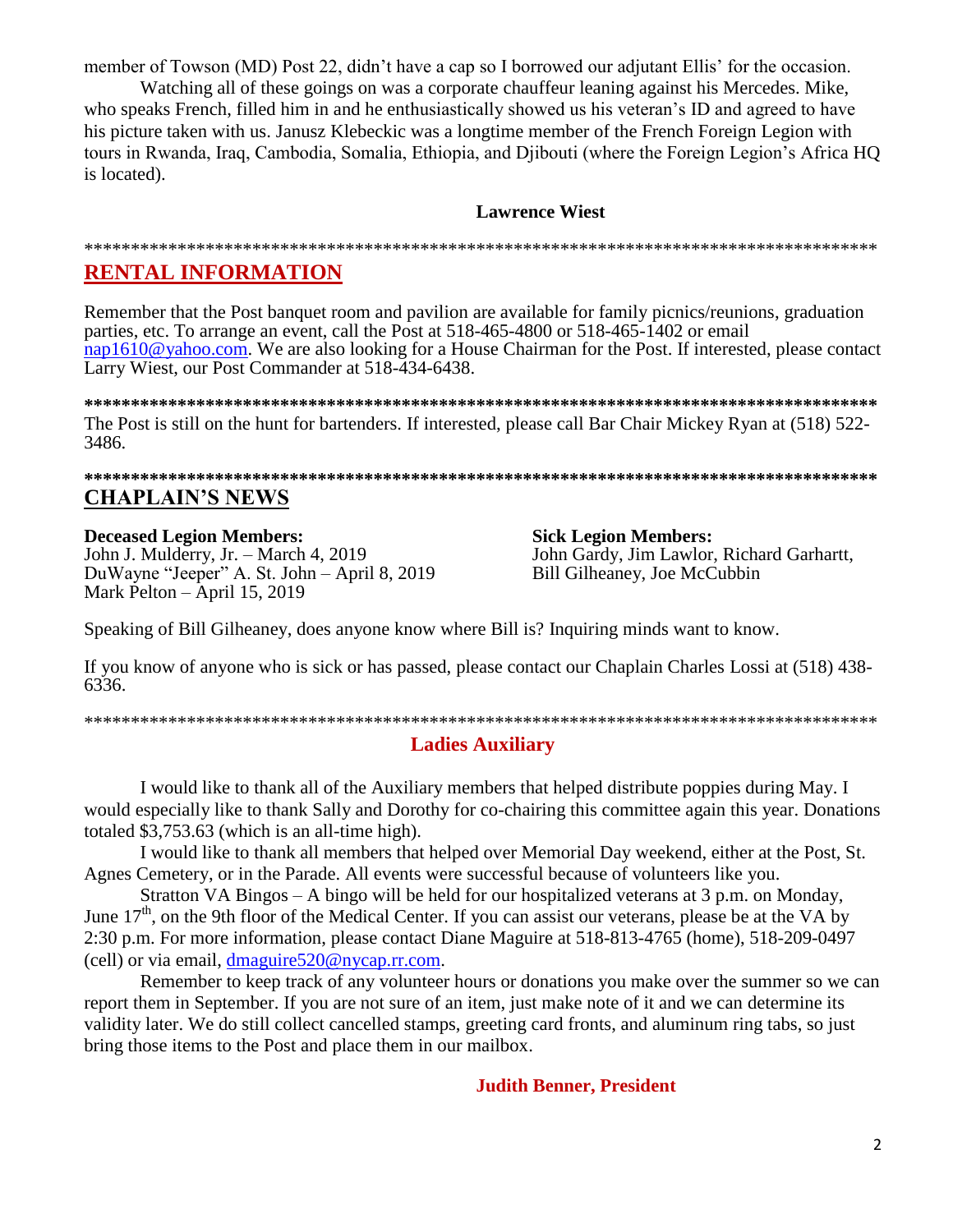#### 

# **American Legion Boys State**

Post 1610 will sponsor five cadets from the Henry Johnson Battalion, Albany High School JROTC. This hands-on civics program will be held at Morrisonville, NY, from June 29<sup>th</sup> until July 2<sup>nd</sup>. The boys operate a simulation of government on the levels of city, county and state. In doing so, they learn the rights, privileges and responsibilities of franchised citizens.

The following cadets have been selected to attend Boys State: Enrique DeJesus, Prince Ndihano, Shadrick Nsengiyumva, Pratik Saha, and Dennis Tanquid.

The American Legion Auxiliary sponsors a separate but similar program for young women. One Albany High School Junior will attend this program, under the sponsorship of the Zaloga Post.

# **American Legion Auxiliary Empire Girls State**

Empire Girls State is being held at SUNY Brockport in Brockport, NY. The program will run from Sunday, June 30<sup>th</sup>, to Saturday, July 6<sup>th</sup>. Julia Wang, a Colonie High School Junior has been selected and will being attending Empire Girls State. Julia is in the top third of her class.

The purpose of Girls State is to provide high school juniors across the State the opportunity to create and govern a 51<sup>st</sup> mythical state. The Units choose girls after interviewing the candidates. Consideration is given to scholastic achievements, leadership, character, honesty, and physical fitness. They learn the duties, privileges, rights and responsibilities of American citizenship in this weeklong, hands-on workshop in government.

# **This Month in Military History**

June  $6<sup>th</sup>$  marks the 75<sup>th</sup> anniversary of D-Day. The Normandy landings were the landing operations on Tuesday, June 6, 1944 of the Allied invasion of Normandy in Operation Overlord during World War II. Codenamed Operation Neptune and often referred to as D-Day, it was the largest seaborne invasion in history. The operation began the liberation of German-occupied northwestern Europe from Nazi control and laid the foundations of the Allied victory on the Western Front. Planning for the operation began in 1943.

### **Patriot Flight**

Patriot Flight is now accepting applications for their fall trip to Washington, D.C. memorials for WWII, Korean, and Vietnam veterans. The trip is free to veterans, and the guardians cost is \$380.00. You can get the application for both veteran and guardian on the Patriot Flight website, http://patriotflight.org/.

If you would like to make a donation, you may mail your donation to Patriot Flight, PO Box 190, Delmar, NY 12054. Should you have questions, contact Bruce Mendini at 518-795-0685.

On their last flight on May  $4<sup>th</sup>$ , three of our Post members made the trip. The members were Joe Duclos, Larry Benner and Joe Gardy. I am sure any of these men would love to share their experience with you.